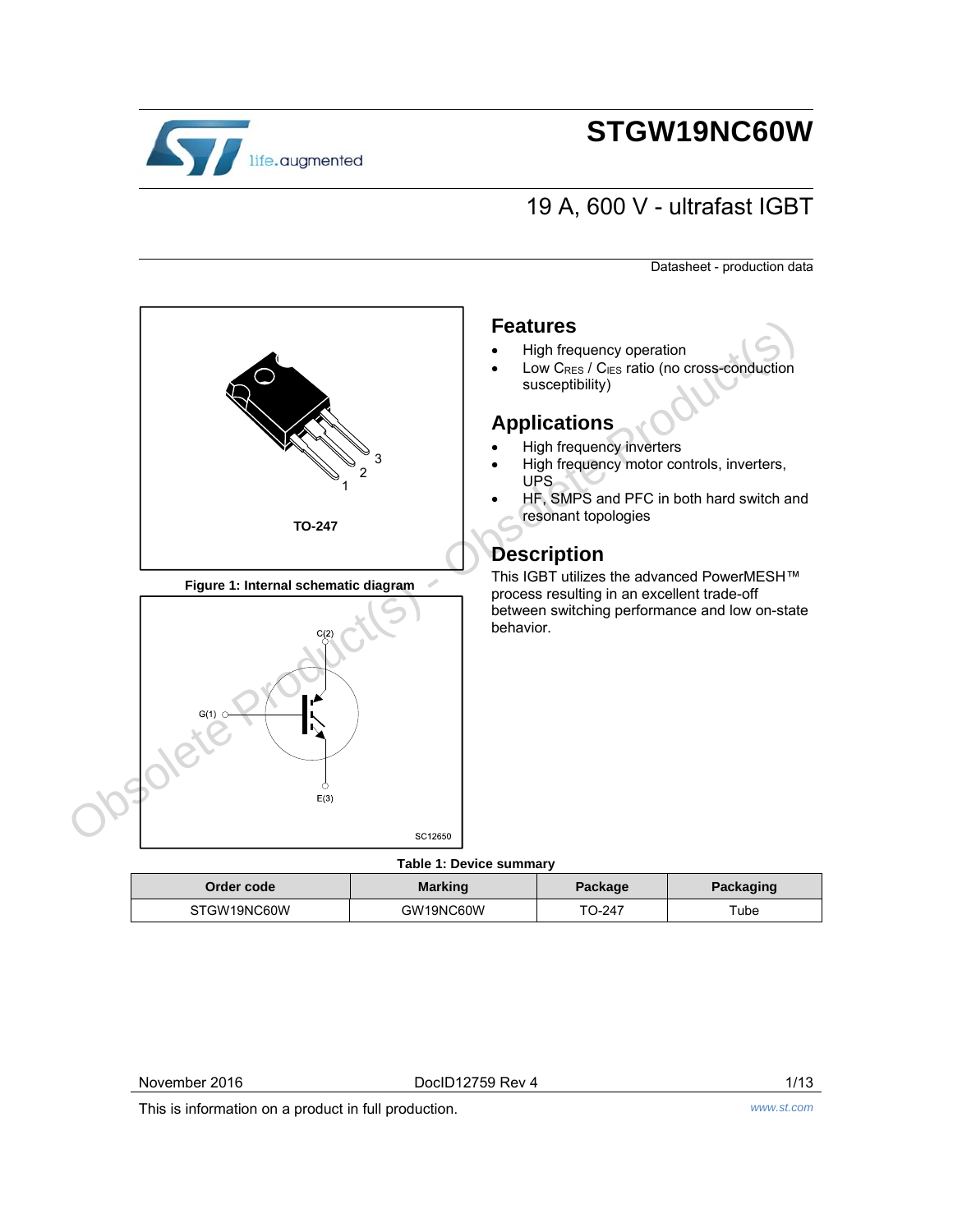## **Contents**

| Joselete Product(S) - Obsolete Product(S) |  |
|-------------------------------------------|--|

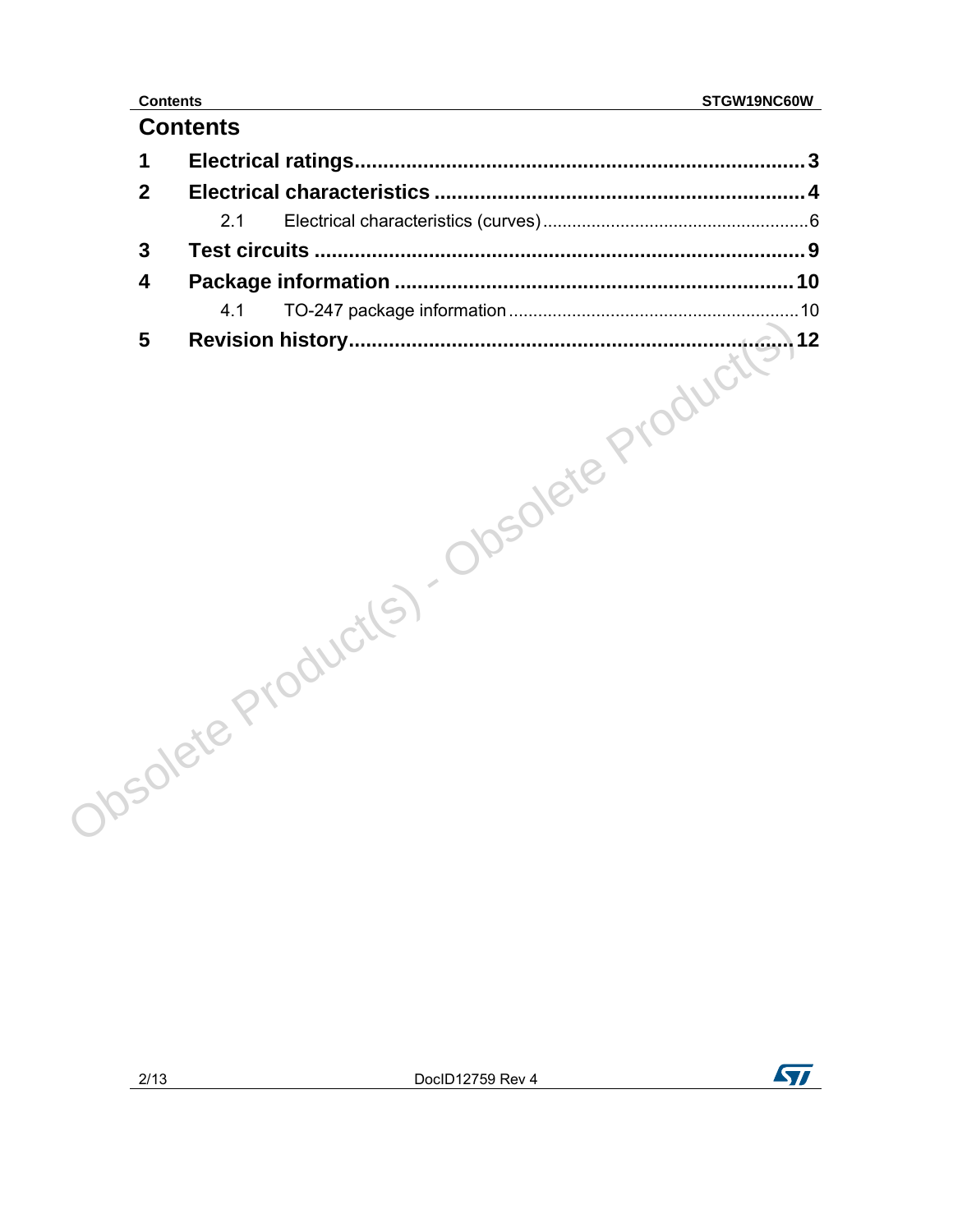## **1 Electrical ratings**

**Table 2: Absolute maximum ratings** 

|                  | <b>Symbol</b>         | <b>Parameter</b>                                                                                                                                                                                                                                                                                                                         | Value          | <b>Unit</b>       |
|------------------|-----------------------|------------------------------------------------------------------------------------------------------------------------------------------------------------------------------------------------------------------------------------------------------------------------------------------------------------------------------------------|----------------|-------------------|
|                  | V <sub>CES</sub>      | Collector-emitter voltage ( $V_{GE} = 0$ )                                                                                                                                                                                                                                                                                               | 600            | $\vee$            |
|                  | $\mathsf{I}^{(1)}$    | Continuous collector current at $T_c = 25 °C$                                                                                                                                                                                                                                                                                            | 42             | Α                 |
|                  | $\mathsf{lc}^{(1)}$   | Continuous collector current at $T_c$ = 100 °C                                                                                                                                                                                                                                                                                           | 23             | A                 |
|                  | $ CL^{(2)} $          | Turn-off latching current                                                                                                                                                                                                                                                                                                                | 30             | Α                 |
|                  | <b>V<sub>GE</sub></b> | Gate-emitter voltage                                                                                                                                                                                                                                                                                                                     | ±20            | $\sf V$           |
|                  | Ртот                  | Total dissipation at $T_c = 25 °C$                                                                                                                                                                                                                                                                                                       | 140            | W                 |
|                  | $T_{\text{stg}}$      | Storage temperature range                                                                                                                                                                                                                                                                                                                | $-55$ to $150$ | $^{\circ}{\rm C}$ |
|                  | TJ                    | Operating junction temperature range                                                                                                                                                                                                                                                                                                     |                |                   |
|                  |                       | <sup>(1)</sup> Calculated according to the iterative formula:<br>$I_{C}(T_{C}) = \frac{T_{JMAX}-T_{C}}{R_{THJ-C} \times V_{CESAT(MAX)}(T_{J(max)} \times I_{C}(T_{C}))}$<br><sup>(2)</sup> V <sub>CLAMP</sub> = 80% (V <sub>CES</sub> ), V <sub>GE</sub> = 15 V, R <sub>G</sub> = 10 Ω, T <sub>J</sub> = 150 °C<br>Table 3: Thermal data |                |                   |
|                  | Symbol                | <b>Parameter</b>                                                                                                                                                                                                                                                                                                                         | Value          | Unit              |
|                  | $R_{\text{thj-case}}$ | Thermal resistance junction-case max                                                                                                                                                                                                                                                                                                     | 0.9            | $^{\circ}$ C/W    |
|                  |                       | Thermal resistance junction-ambient max                                                                                                                                                                                                                                                                                                  | 50             | $^{\circ}$ C/W    |
| JOSONE'S Product |                       |                                                                                                                                                                                                                                                                                                                                          |                |                   |

#### **Notes:**

### **Table 3: Thermal data**

| Symbol               | <b>Parameter</b>                        | Value | Unit          |
|----------------------|-----------------------------------------|-------|---------------|
| $R_{\rm thi-case}$   | Thermal resistance junction-case max    | 0.9   | $\degree$ C/W |
| $R_{\text{thi-amb}}$ | Thermal resistance junction-ambient max | 50    | $\degree$ C/W |

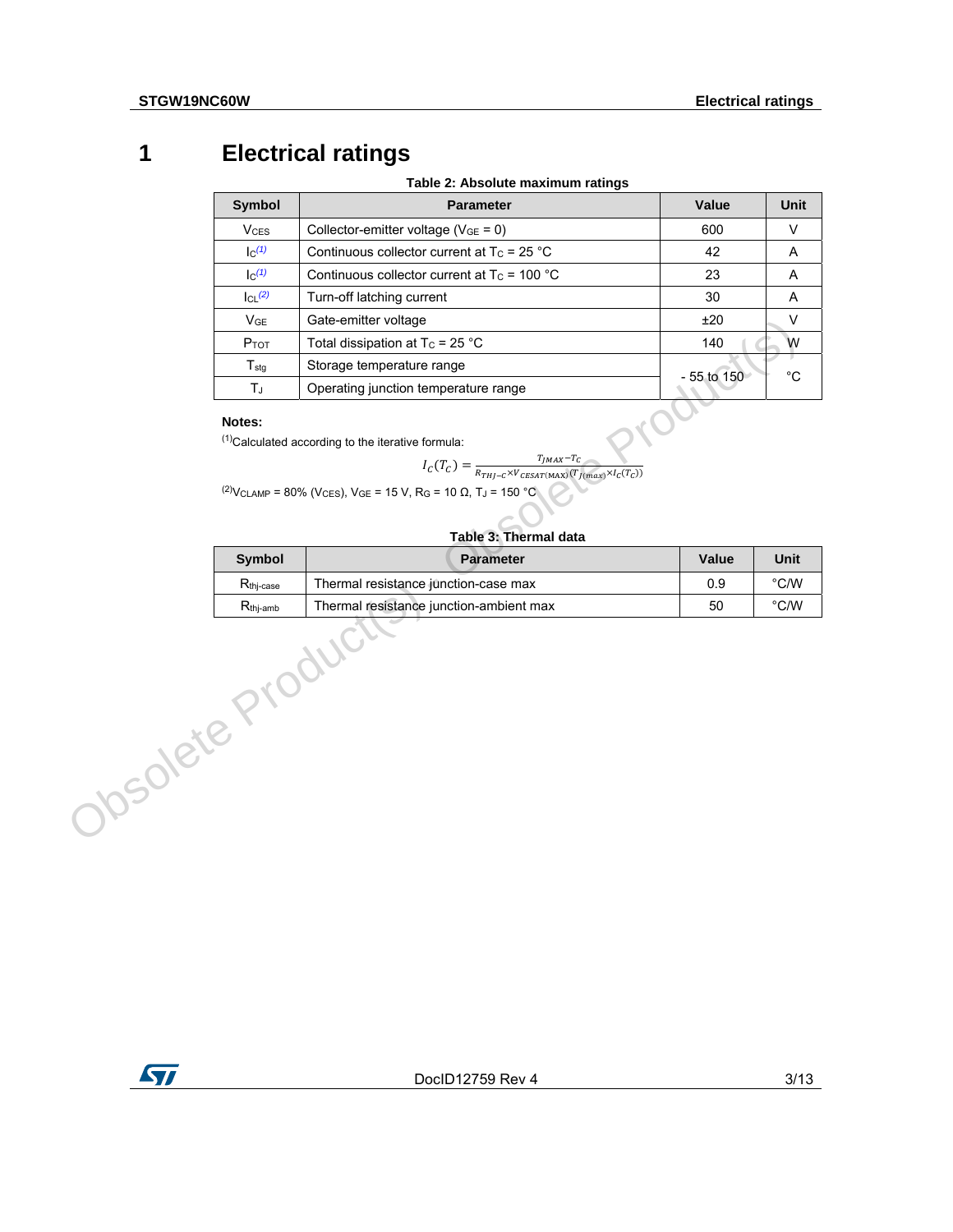## **2 Electrical characteristics**

 $T_c$  = 25 °C unless otherwise specified

| <b>Table 4: Static</b>                                                      |                                        |                                                                     |      |      |      |             |  |
|-----------------------------------------------------------------------------|----------------------------------------|---------------------------------------------------------------------|------|------|------|-------------|--|
| <b>Symbol</b>                                                               | <b>Parameter</b>                       | <b>Test conditions</b>                                              | Min. | Typ. | Max. | <b>Unit</b> |  |
| $V_{(BR)CES}$                                                               | Collector-emitter breakdown<br>voltage | $V_{GE} = 0 V$ , $I_C = 1 mA$                                       | 600  |      |      | $\vee$      |  |
|                                                                             | Collector-emitter saturation           | $V_{GE}$ = 15 V, I <sub>C</sub> = 12 A                              |      | 2.1  | 2.5  |             |  |
| VCE(sat)                                                                    | voltage                                | $V_{GE}$ = 15 V, I <sub>C</sub> = 12 A,<br>$T_{\rm d}$ = 125 °C     |      | 1.8  |      | v           |  |
| $V_{GE(th)}$                                                                | Gate threshold voltage                 | $V_{CE} = V_{GE}$ , $I_C = 250 \mu A$                               | 3.75 |      | 5.75 | V           |  |
|                                                                             |                                        | $V_{GE} = 0 V$ , $V_{CE} = 600 V$                                   |      |      | 150  | μA          |  |
| $_{\text{lcss}}$                                                            | Collector cut-off current              | $V_{GE} = 0 V$ . $V_{CE} = 600 V$ .<br>T <sub>C</sub> =125 °C $(1)$ |      |      | 1    | mA          |  |
| <b>I</b> GES                                                                | Gate-emitter leakage current           | $V_{CE} = 0 V$ , $V_{GE} = \pm 20 V$                                |      |      | ±100 | nA          |  |
| gfs                                                                         | Forward transconductance               | $V_{CE}$ = 15 V, I <sub>C</sub> = 12 A                              |      | 10   |      | S           |  |
| Notes:<br><sup>(1)</sup> Defined by design, not subject to production test. |                                        |                                                                     |      |      |      |             |  |

### **Notes:**

**Table 5: Dynamic** 

|       |                                                                                                 | voltage                         | $VGE = IJV, IC = IZH,$<br>$T_J = 125 °C$                            |                          | 1.8  |                          |             |
|-------|-------------------------------------------------------------------------------------------------|---------------------------------|---------------------------------------------------------------------|--------------------------|------|--------------------------|-------------|
|       | V <sub>GE(th)</sub>                                                                             | Gate threshold voltage          | $V_{CE} = V_{GE}$ , $I_C = 250 \mu A$                               | 3.75                     |      | 5.75                     | $\vee$      |
|       |                                                                                                 |                                 | $V_{GE} = 0 V$ , $V_{CE} = 600 V$                                   |                          |      | 150                      | μA          |
|       | lc <sub>ES</sub>                                                                                | Collector cut-off current       | $V_{GE} = 0 V$ , $V_{CE} = 600 V$ ,<br>T <sub>c</sub> =125 °C $(1)$ |                          |      | 1                        | mA          |
|       | <b>I</b> GES                                                                                    | Gate-emitter leakage current    | $V_{CE} = 0 V, V_{GE} = \pm 20 V$                                   |                          |      | ±100                     | nA          |
|       | $g_{fs}$                                                                                        | Forward transconductance        | $V_{CE}$ = 15 V, I <sub>C</sub> = 12 A                              |                          | 10   |                          | S           |
|       | Notes:<br><sup>(1)</sup> Defined by design, not subject to production test.<br>Table 5: Dynamic |                                 |                                                                     |                          |      |                          |             |
|       |                                                                                                 |                                 |                                                                     |                          |      |                          |             |
|       | Symbol                                                                                          | P<br><b>Parameter</b>           | <b>Test conditions</b>                                              | Min.                     | Typ. | Max.                     | <b>Unit</b> |
|       | $C_{\text{ies}}$                                                                                | Input capacitance               |                                                                     | $\overline{a}$           | 1180 | $\overline{\phantom{a}}$ |             |
|       | C <sub>oes</sub>                                                                                | Output capacitance              | $V_{CE}$ = 25 V, f = 1 MHz,                                         | $\overline{\phantom{0}}$ | 130  | $\overline{\phantom{a}}$ |             |
|       | $C_{res}$                                                                                       | Reverse transfer<br>capacitance | $VGE = 0 V$                                                         | $\blacksquare$           | 26   | $\overline{\phantom{a}}$ | pF          |
|       | $Q_g$                                                                                           | Total gate charge               | $V_{CE}$ = 390 V, I <sub>C</sub> = 12 A,                            | Ξ.                       | 53   | $\blacksquare$           |             |
|       | $Q_{q}$                                                                                         | Gate-emitter charge             | $V_{GE}$ = 15 V                                                     | $\blacksquare$           | 10   | $\overline{\phantom{a}}$ | nC          |
| nsole | $Q_{gc}$                                                                                        | Gate-collector charge           | (see Figure 16: "Gate charge<br>test circuit")                      | Ξ.                       | 21   | $\overline{\phantom{a}}$ |             |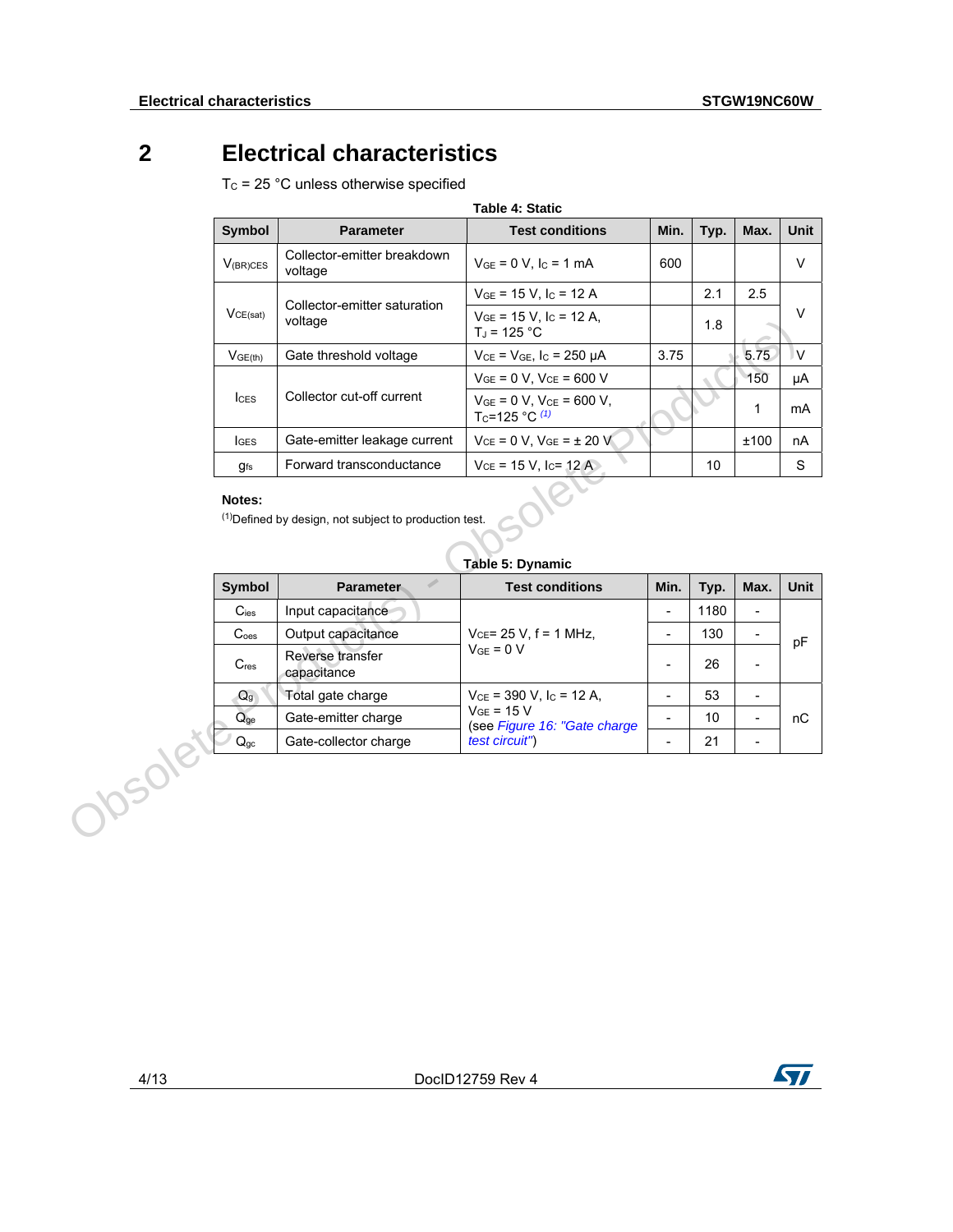#### **STGW19NC60W Electrical characteristics**

| Table 6: Switching on/off (inductive load) |                       |                                                                                           |      |      |                          |             |  |
|--------------------------------------------|-----------------------|-------------------------------------------------------------------------------------------|------|------|--------------------------|-------------|--|
| <b>Symbol</b>                              | <b>Parameter</b>      | <b>Test conditions</b>                                                                    | Min. | Typ. | Max.                     | <b>Unit</b> |  |
| $t_{d(on)}$                                | Turn-on delay time    | $V_{\text{CC}}$ = 390 V, I <sub>C</sub> = 12 A,                                           | ۰    | 25   | ۰                        | ns          |  |
| tr                                         | Current rise time     | $V_{GE}$ = 15 V, R <sub>G</sub> = 10 $\Omega$<br>(see Figure 17: "Switching               |      | 7    | ۰                        | ns          |  |
| (di/dt) <sub>on</sub>                      | Turn-on current slope | waveform")                                                                                | -    | 1600 | $\overline{\phantom{a}}$ | $A/\mu s$   |  |
| $t_{d(on)}$                                | Turn-on delay time    | $V_{\text{CC}}$ = 390 V, I <sub>C</sub> = 12 A,                                           |      | 25   |                          | ns          |  |
| $t_{r}$                                    | Current rise time     | $V_{GE}$ = 15 V, R <sub>G</sub> = 10 Ω,<br>$T_c = 125$ °C                                 |      | 8    | ۰                        | ns          |  |
| (di/dt) <sub>on</sub>                      | Turn-on current slope | (see Figure 17: "Switching<br>waveform")                                                  |      | 1400 | $\overline{a}$           | $A/\mu s$   |  |
| $t_r(V_{\text{off}})$                      | Off voltage rise time | $V_{\text{CC}}$ = 390 V, I <sub>C</sub> = 12 A,                                           |      | 22   |                          | ns          |  |
| $t_d$ (off)                                | Turn-off delay time   | $V_{GE}$ = 15 V, R <sub>G</sub> = 10 $\Omega$<br>(see Figure 17: "Switching               |      | 90   |                          | ns          |  |
| tr                                         | Current fall time     | waveform")                                                                                | -    | 43   |                          | ns          |  |
| $t_r(V_{off})$                             | Off voltage rise time | $V_{\text{CC}}$ = 390 V, I <sub>C</sub> = 12 A,                                           |      | 47   |                          | ns          |  |
| $t_d$ (off)                                | Turn-off delay time   | $V_{GE}$ = 15 V, R <sub>G</sub> = 10 $\Omega$ , T <sub>C</sub> =<br>125°C (see Figure 17: |      | 127  | -                        | ns          |  |
| tf                                         | Current fall time     | "Switching waveform")                                                                     |      | 77   |                          | ns          |  |

### **Table 7: Switching energy (inductive load)**

|     | $t_r(V_{off})$                                                               | Off voltage rise time                                                                                                                                                        | $V_{\text{CC}}$ = 390 V, I <sub>C</sub> = 12 A,                                                                                                               |                          | 22   |                          | ns          |
|-----|------------------------------------------------------------------------------|------------------------------------------------------------------------------------------------------------------------------------------------------------------------------|---------------------------------------------------------------------------------------------------------------------------------------------------------------|--------------------------|------|--------------------------|-------------|
|     | $t_d$ (off)                                                                  | Turn-off delay time                                                                                                                                                          | $V_{GE}$ = 15 V, R <sub>G</sub> = 10 $\Omega$<br>(see Figure 17: "Switching                                                                                   |                          | 90   |                          | ns          |
|     | t                                                                            | Current fall time<br>waveform")                                                                                                                                              |                                                                                                                                                               | $\overline{\phantom{0}}$ | 43   |                          | ns          |
|     | $t_r(V_{off})$                                                               | Off voltage rise time                                                                                                                                                        | $V_{\text{CC}}$ = 390 V, I <sub>C</sub> = 12 A,                                                                                                               |                          | 47   | ä,                       | ns          |
|     | $t_{d(\text{off})}$                                                          | Turn-off delay time                                                                                                                                                          | $V_{GE}$ = 15 V, R <sub>G</sub> = 10 $\Omega$ , T <sub>C</sub> =<br>125°C (see Figure 17:                                                                     |                          | 127  | $\overline{\phantom{0}}$ | ns          |
|     | tr                                                                           | Current fall time                                                                                                                                                            | "Switching waveform")                                                                                                                                         |                          | 77   | $\overline{\phantom{0}}$ | ns          |
|     |                                                                              |                                                                                                                                                                              |                                                                                                                                                               |                          |      |                          |             |
|     |                                                                              |                                                                                                                                                                              | Table 7: Switching energy (inductive load)                                                                                                                    |                          |      |                          |             |
|     | <b>Symbol</b>                                                                | <b>Parameter</b>                                                                                                                                                             | <b>Test conditions</b>                                                                                                                                        | Min.                     | Typ. | Max.                     | <b>Unit</b> |
|     | $E_{on}$ <sup>(1)</sup>                                                      | Turn-on switching energy                                                                                                                                                     |                                                                                                                                                               | $\overline{\phantom{0}}$ | 81   | $\blacksquare$           | μJ          |
|     | $E_{off}(2)$                                                                 | $V_{CC}$ = 390 V, I <sub>C</sub> = 12 A,<br>Turn-off switching energy<br>$RG$ = 10 $\Omega$ , V <sub>GE</sub> = 15 V<br>Total switching energy<br>(see Figure 17: "Switching |                                                                                                                                                               |                          | 125  | $\blacksquare$           | μJ          |
|     | $E$ <sub>ts</sub>                                                            |                                                                                                                                                                              |                                                                                                                                                               | $\overline{\phantom{a}}$ | 206  | $\blacksquare$           | μJ          |
|     | $E_{on}$ <sup>(1)</sup>                                                      | Turn-on switching energy                                                                                                                                                     | waveform")                                                                                                                                                    | $\overline{\phantom{a}}$ | 161  | $\overline{\phantom{a}}$ | μJ          |
|     | $E_{\text{off}}^{(2)}$                                                       | Turn-off switching energy                                                                                                                                                    |                                                                                                                                                               | $\overline{a}$           | 255  | $\blacksquare$           | μJ          |
|     | $E$ <sub>ts</sub>                                                            | Total switching energy                                                                                                                                                       | $V_{\text{CC}}$ = 390 V, I <sub>C</sub> = 12 A,<br>$RG$ = 10 $\Omega$ , V <sub>GE</sub> = 15 V,<br>$T_c = 125$ °C<br>(see Figure 17: "Switching<br>waveform") |                          | 416  |                          | μJ          |
|     | Notes:                                                                       |                                                                                                                                                                              | $(1)$ Including the reverse recovery of the external diode. The diode is the same of the co-packed                                                            |                          |      |                          |             |
| nso | STGW19NC60WD.<br><sup>(2)</sup> including the tail of the collector current. |                                                                                                                                                                              |                                                                                                                                                               |                          |      |                          |             |

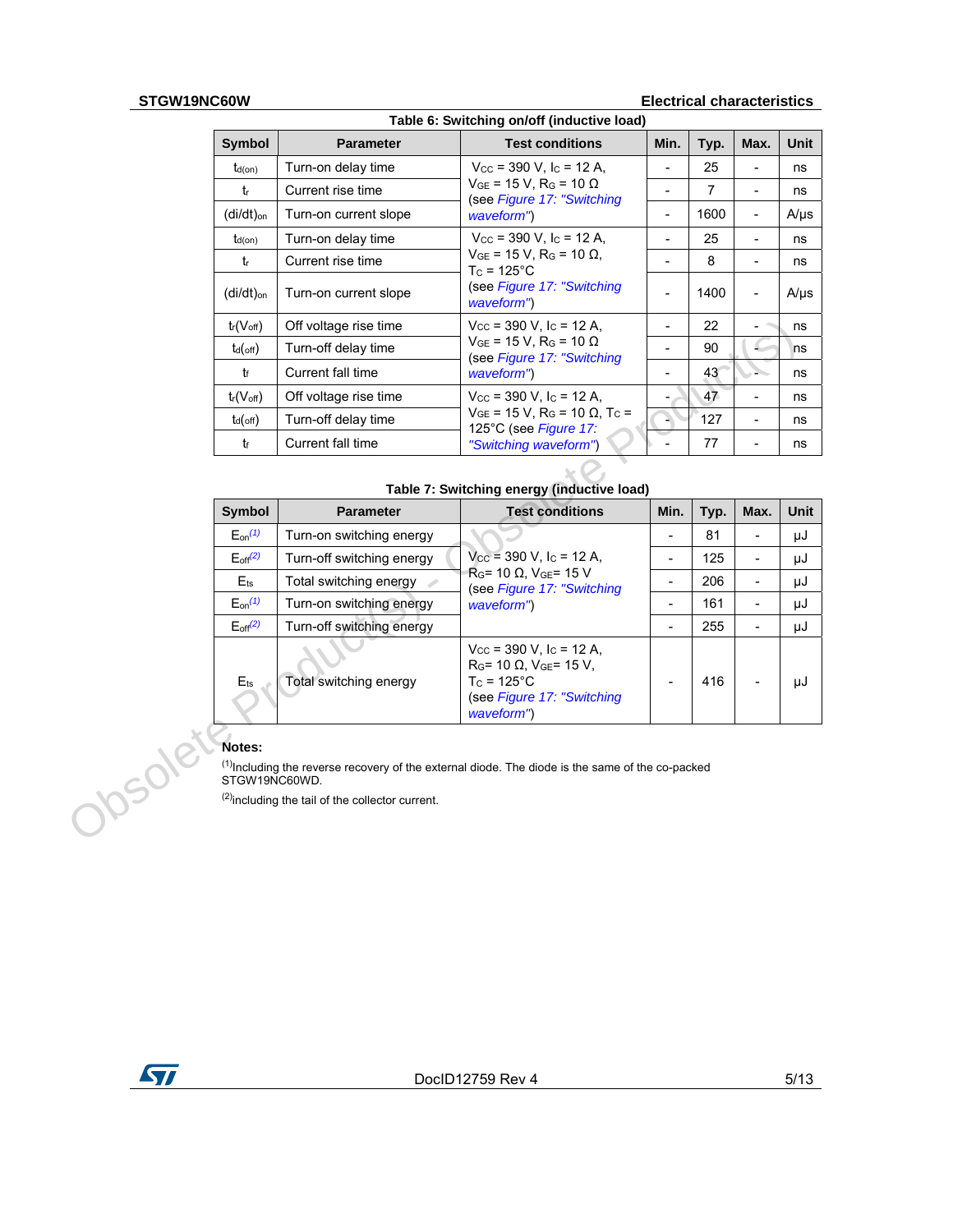







6/13 DocID12759 Rev 4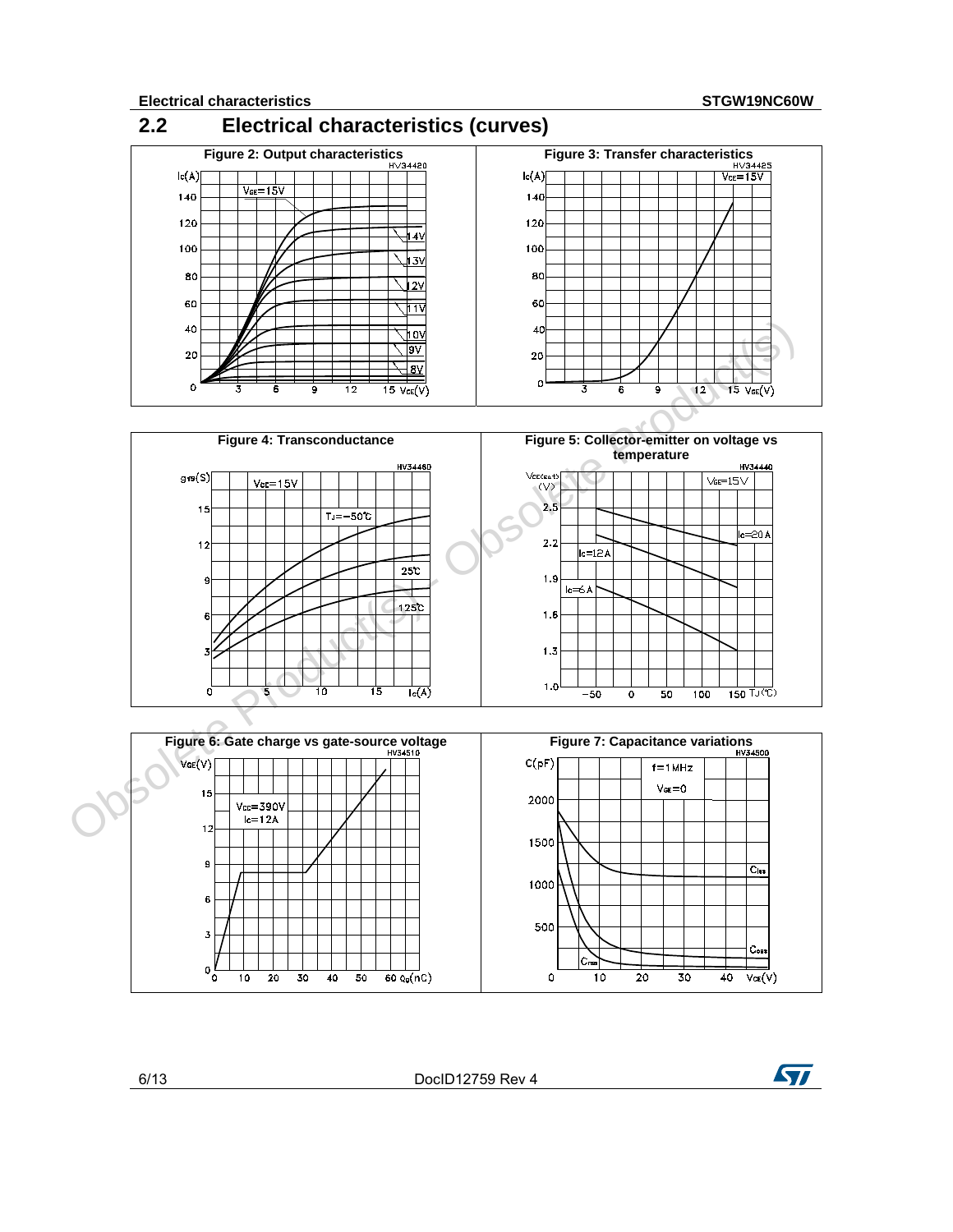**STGW19NC60W Electrical characteristics**







ST

DocID12759 Rev 4 7/13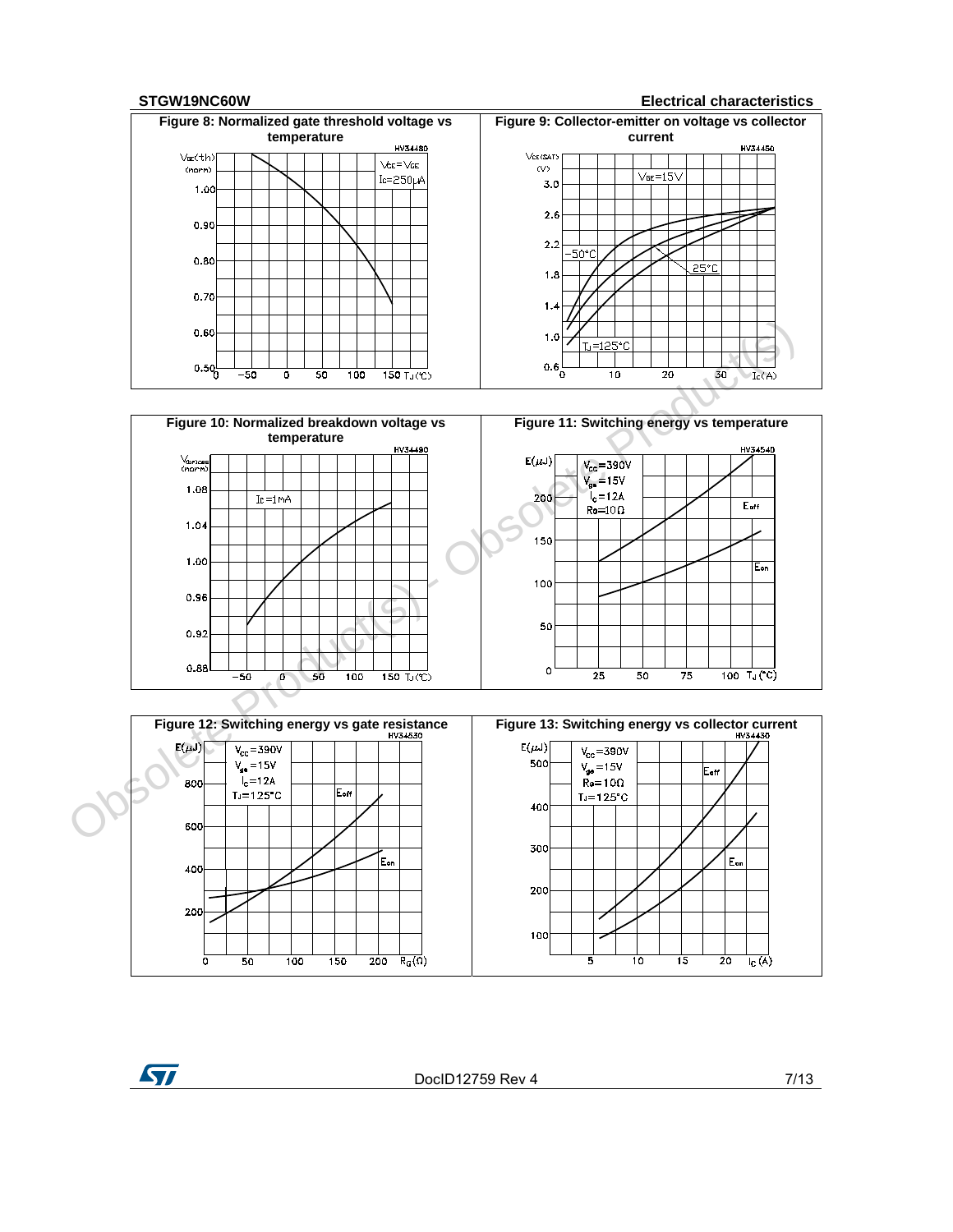**Electrical characteristics STGW19NC60W**



8/13 DocID12759 Rev 4

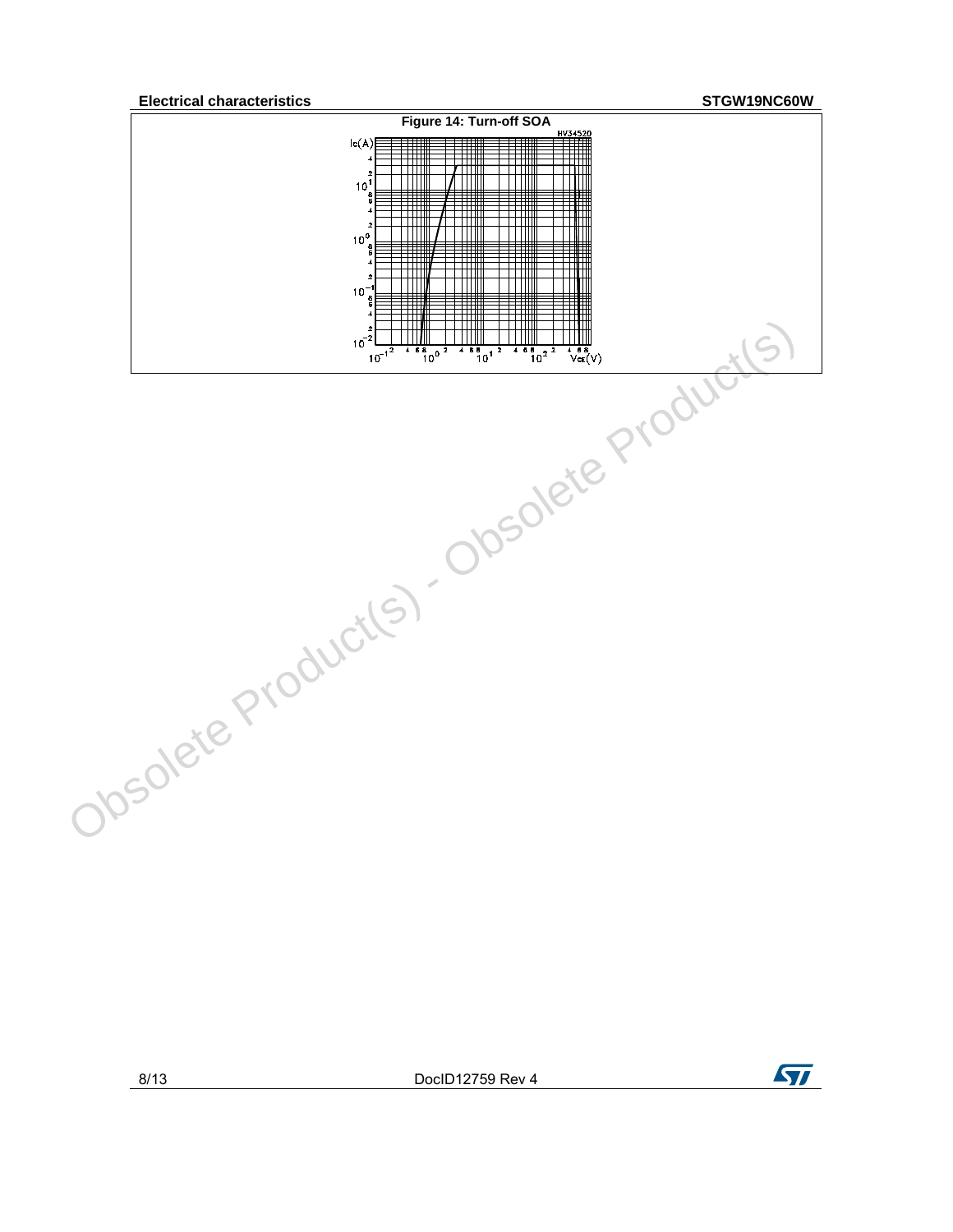## **3 Test circuits**





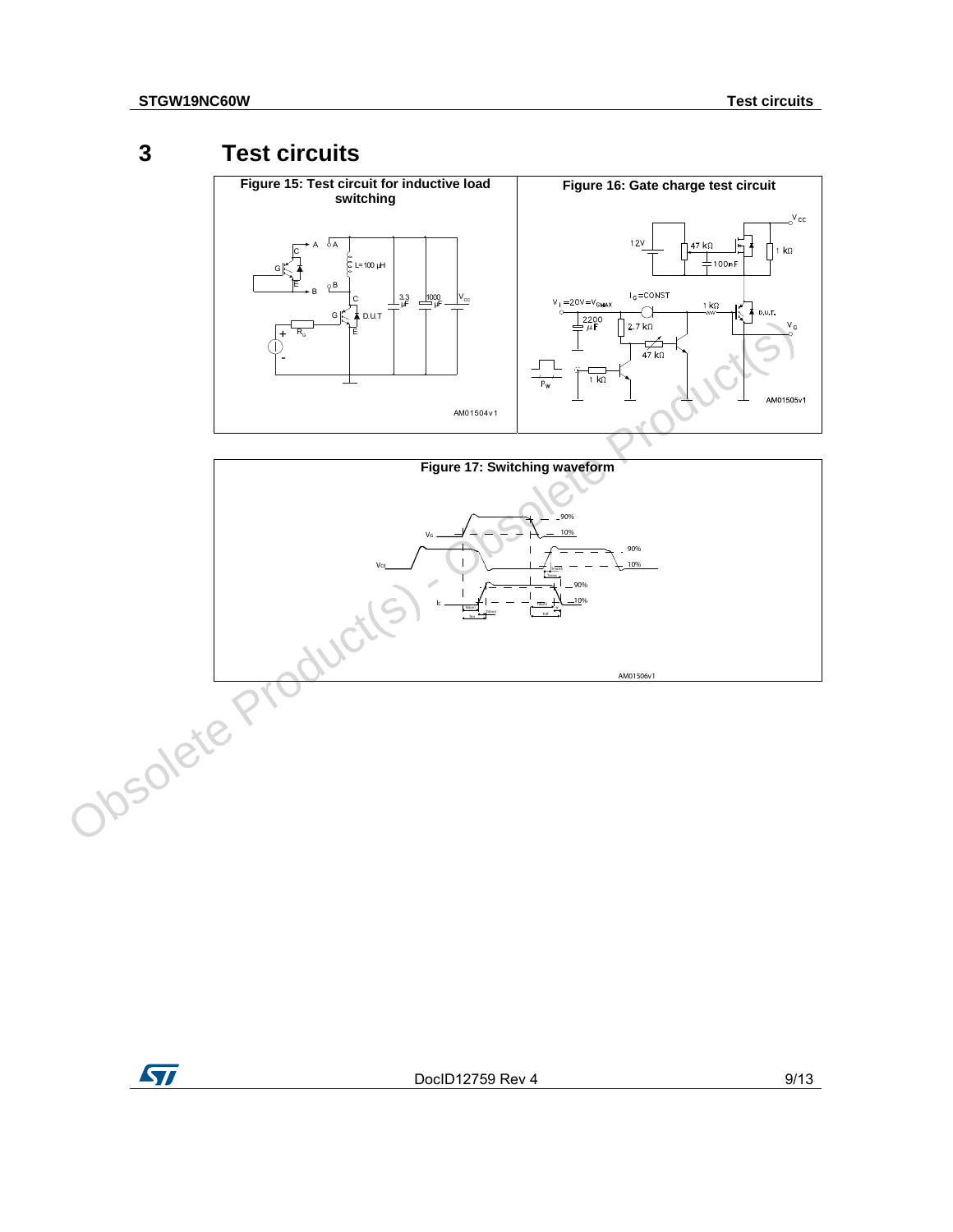## **4 Package information**

In order to meet environmental requirements, ST offers these devices in different grades of ECOPACK<sup>®</sup> packages, depending on their level of environmental compliance. ECOPACK<sup>®</sup> specifications, grade definitions and product status are available at: *www.st.com*. ECOPACK® is an ST trademark.

## **4.1 TO-247 package information**

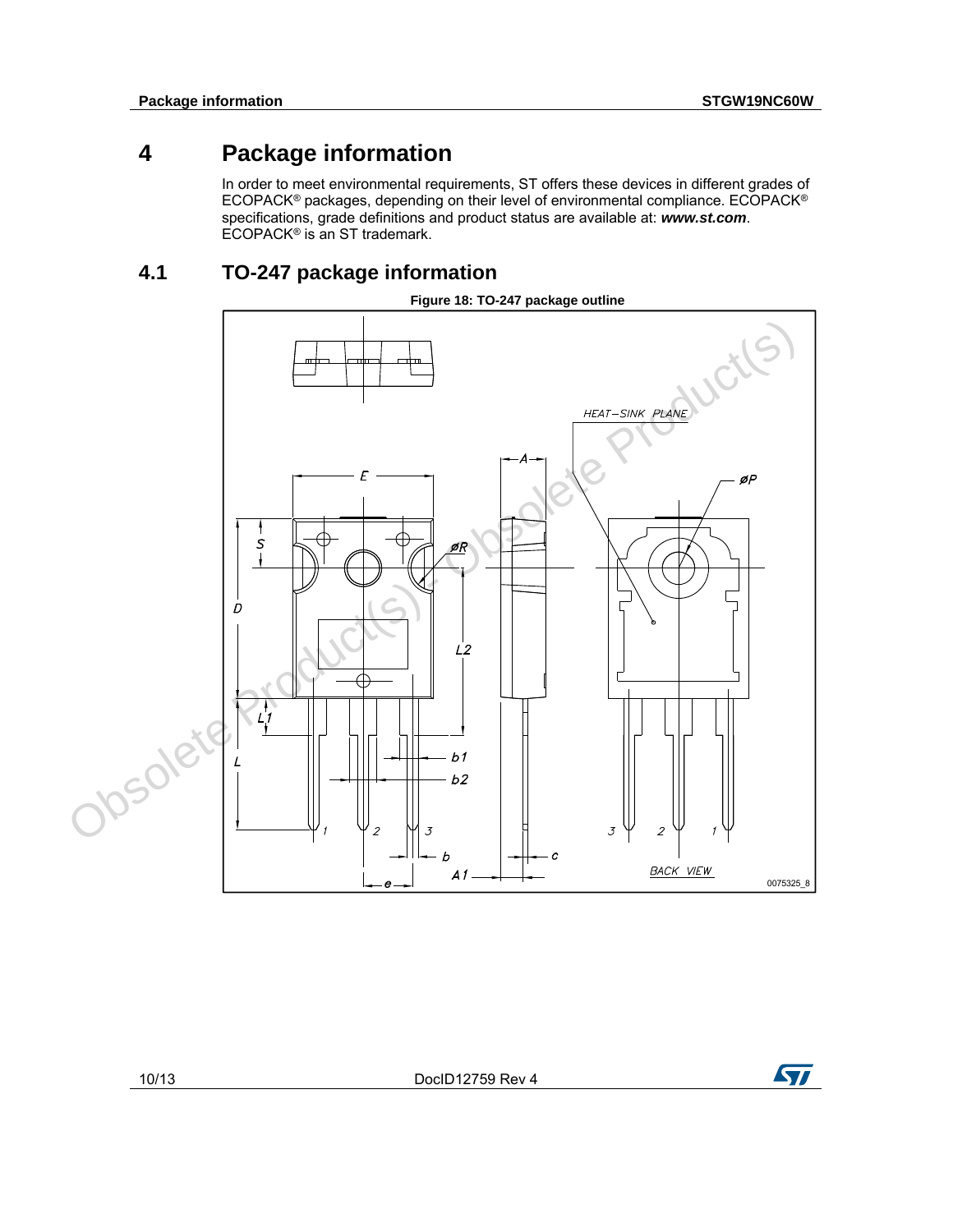#### **STGW19NC60W Package information**

|                    |                                   |       | Table 8: TO-247 package mechanical data |       |
|--------------------|-----------------------------------|-------|-----------------------------------------|-------|
|                    |                                   |       | mm                                      |       |
|                    | Dim.                              | Min.  | Typ.                                    | Max.  |
|                    | $\boldsymbol{\mathsf{A}}$         | 4.85  |                                         | 5.15  |
|                    | A1                                | 2.20  |                                         | 2.60  |
|                    | $\mathsf b$                       | 1.0   |                                         | 1.40  |
|                    | b <sub>1</sub>                    | 2.0   |                                         | 2.40  |
|                    | b2                                | 3.0   |                                         | 3.40  |
|                    | $\mathtt{c}$                      | 0.40  |                                         | 0.80  |
|                    | D                                 | 19.85 |                                         | 20.15 |
|                    | E                                 | 15.45 |                                         | 15.75 |
|                    | $\mathsf{e}% _{t}\left( t\right)$ | 5.30  | 5.45                                    | 5.60  |
|                    | L                                 | 14.20 |                                         | 14.80 |
|                    | L1                                | 3.70  |                                         | 4.30  |
|                    | L2                                |       | 18.50                                   |       |
|                    | ØP                                | 3.55  |                                         | 3.65  |
|                    | ØR                                | 4.50  |                                         | 5.50  |
|                    | $\mathbf S$                       | 5.30  | 5.50                                    | 5.70  |
| Josolete Products) |                                   |       |                                         |       |

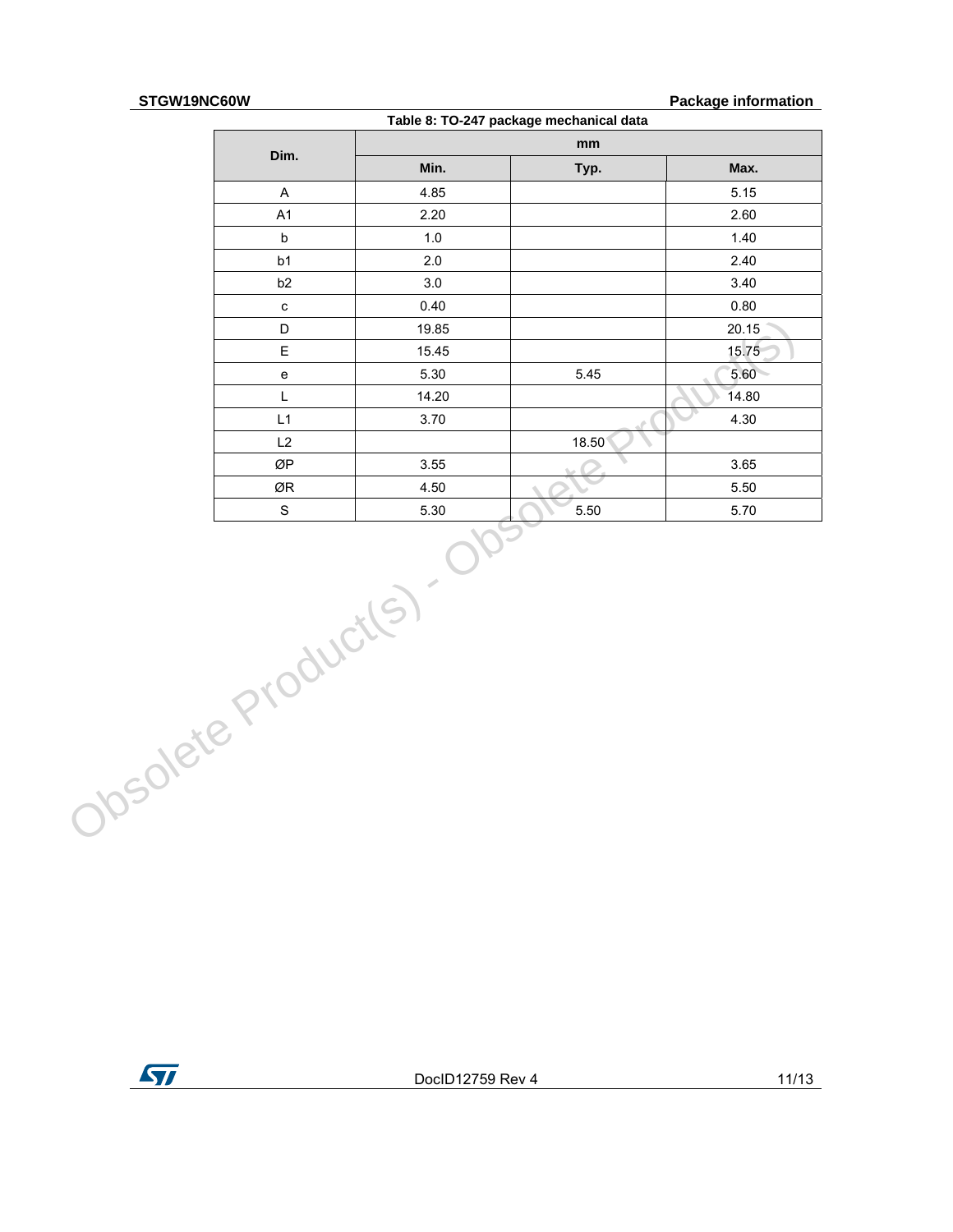## **5 Revision history**

**Table 9: Document revision history** 

|                   | <b>Date</b> | <b>Revision</b> | <b>Changes</b>                                                                                                                                                                                                                        |
|-------------------|-------------|-----------------|---------------------------------------------------------------------------------------------------------------------------------------------------------------------------------------------------------------------------------------|
|                   | 04-Oct-2006 | $\mathbf{1}$    | Initial release.                                                                                                                                                                                                                      |
|                   | 08-May-2007 | $\overline{2}$  | Modified value on Table 2                                                                                                                                                                                                             |
|                   | 20-Nov-2008 | 3               | Inserted packages: D2PAK and TO-247                                                                                                                                                                                                   |
|                   | 07-Nov-2016 | $\overline{4}$  | The part numbers STGB19NC60W and STGP19NC60W have been<br>moved to a separate datasheet<br>Modified: Table 2: "Absolute maximum ratings", Table 4: "Static" and<br>Table 7: "Switching energy (inductive load)"<br>Minor text changes |
| Josolete Products |             |                 | Josolete P<br>$\mathcal{A}$                                                                                                                                                                                                           |